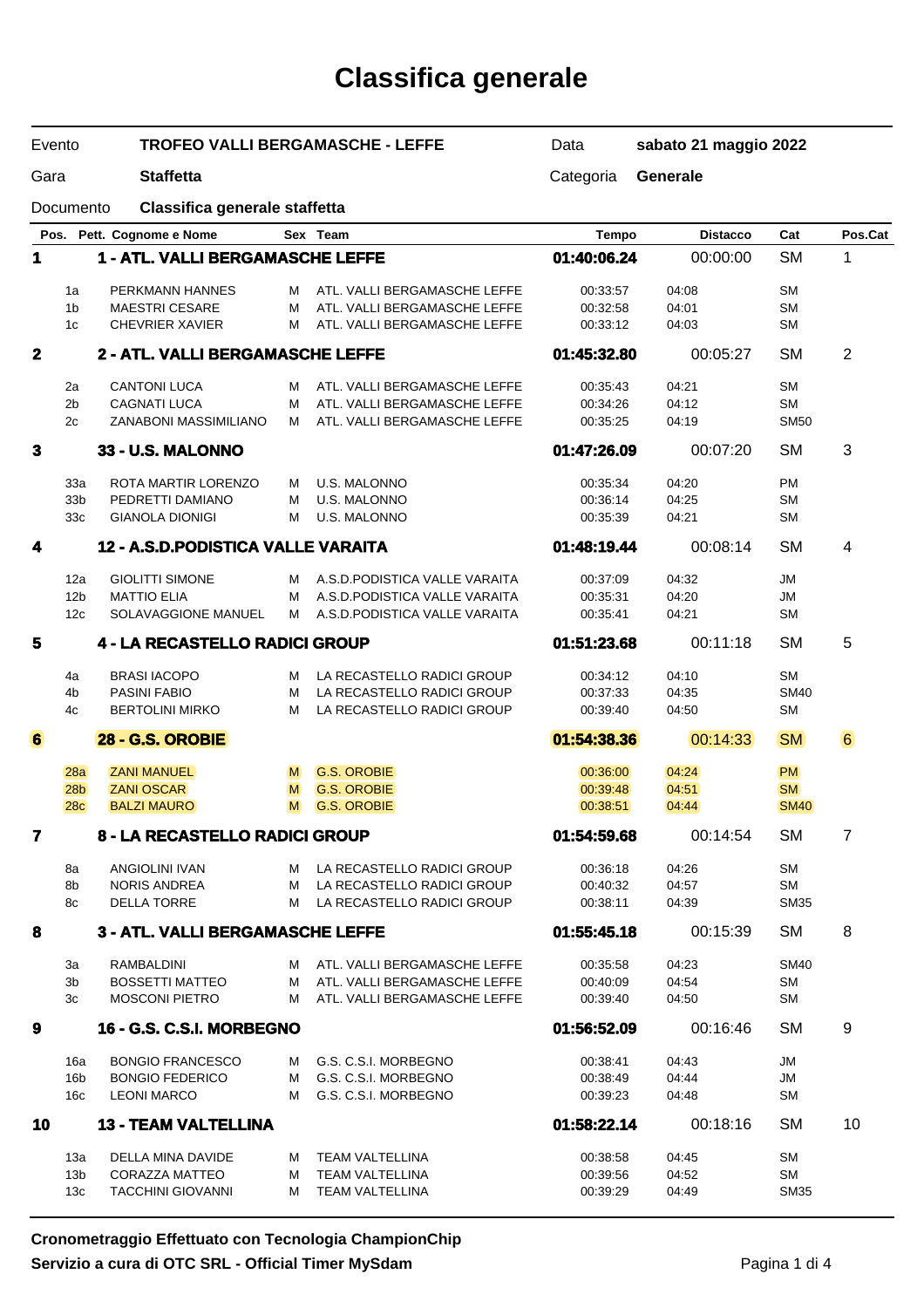| Evento<br>Gara |                        | <b>TROFEO VALLI BERGAMASCHE - LEFFE</b>             | Data   | sabato 21 maggio 2022                                    |                      |                 |                            |         |
|----------------|------------------------|-----------------------------------------------------|--------|----------------------------------------------------------|----------------------|-----------------|----------------------------|---------|
|                |                        | <b>Staffetta</b>                                    |        | Categoria                                                | Generale             |                 |                            |         |
|                | Documento              | Classifica generale staffetta                       |        |                                                          |                      |                 |                            |         |
|                |                        | Pos. Pett. Cognome e Nome                           |        | Sex Team                                                 | <b>Tempo</b>         | <b>Distacco</b> | Cat                        | Pos.Cat |
| 11             |                        | <b>18 - GRUPPO SPORTIVO ALPINI SOVERE</b>           |        |                                                          | 02:00:32.61          | 00:20:27        | <b>SM</b>                  | 11      |
|                | 18a                    | <b>BIANCHI ALESSANDRO</b>                           | м      | <b>GRUPPO SPORTIVO ALPINI SOVERE</b>                     | 00:37:22             | 04:34           | <b>SM</b>                  |         |
|                | 18 <sub>b</sub>        | <b>FORCHINI JLENIO</b>                              | М      | <b>GRUPPO SPORTIVO ALPINI SOVERE</b>                     | 00:41:38             | 05:05           | <b>SM40</b>                |         |
|                | 18 <sub>c</sub>        | <b>GHIDINI FLAVIO</b>                               | М      | <b>GRUPPO SPORTIVO ALPINI SOVERE</b>                     | 00:41:33             | 05:04           | <b>SM40</b>                |         |
| 12             |                        | 5 - LA RECASTELLO RADICI GROUP                      |        |                                                          | 02:01:00.11          | 00:20:54        | SM-A                       | 1       |
|                |                        |                                                     |        |                                                          |                      |                 |                            |         |
|                | 5a                     | <b>SPAMPATTI MARCO</b>                              | м      | LA RECASTELLO RADICI GROUP                               | 00:40:19             | 04:55           | <b>SM35</b>                |         |
|                | 5 <sub>b</sub><br>5c   | <b>BELTRAMI CARLO</b><br><b>LANFRANCHI ALEX</b>     | м<br>м | LA RECASTELLO RADICI GROUP<br>LA RECASTELLO RADICI GROUP | 00:40:34<br>00:40:08 | 04:57<br>04:54  | <b>SM40</b><br><b>SM40</b> |         |
|                |                        |                                                     |        |                                                          |                      |                 |                            |         |
| 13             |                        | 11 - G.P. VALCHIAVENNA                              |        |                                                          | 02:01:32.54          | 00:21:27        | <b>PM</b>                  | 1       |
|                | 11a                    | <b>GINI DAVIDE</b>                                  | м      | G.P. VALCHIAVENNA                                        | 00:41:29             | 05:04           | PM                         |         |
|                | 11 <sub>b</sub>        | <b>CURTI OLIVIERO</b>                               | М      | G.P. VALCHIAVENNA                                        | 00:41:43             | 05:05           | <b>JM</b>                  |         |
|                | 11c                    | <b>CURIONI DAVIDE</b>                               | м      | G.P. VALCHIAVENNA                                        | 00:38:23             | 04:41           | <b>JM</b>                  |         |
| 14             |                        | 27 - G.S. A.MARINELLI COMENDUNO                     |        |                                                          | 02:02:35.77          | 00:22:30        | <b>SM</b>                  | 12      |
|                |                        |                                                     |        |                                                          |                      |                 |                            |         |
|                | 27a                    | <b>TIRABOSCHI MARCO</b>                             | м      | G.S. A.MARINELLI COMENDUNO                               | 00:39:12             | 04:47           | <b>SM45</b>                |         |
|                | 27 <sub>b</sub>        | RAVASIO DANIELE                                     | М      | G.S. A.MARINELLI COMENDUNO                               | 00:42:15             | 05:09           | <b>SM45</b>                |         |
|                | 27c                    | <b>CORNA FABIO</b>                                  | м      | G.S. A.MARINELLI COMENDUNO                               | 00:41:10             | 05:01           | <b>SM</b>                  |         |
| 15             |                        | 25 - G. ALPINISTICO VERTOVESE                       |        |                                                          | 02:03:24.32          | 00:23:18        | <b>SM</b>                  | 13      |
|                | 25a                    | <b>BARCELLA PASQUALE</b>                            | м      | <b>G. ALPINISTICO VERTOVESE</b>                          | 00:43:22             | 05:18           | <b>SM45</b>                |         |
|                | 25 <sub>b</sub>        | NORIS ALESSANDRO                                    | м      | <b>G. ALPINISTICO VERTOVESE</b>                          | 00:40:12             | 04:54           | <b>SM</b>                  |         |
|                | 25c                    | NICOLI MIRKO                                        | м      | <b>G. ALPINISTICO VERTOVESE</b>                          | 00:39:52             | 04:52           | <b>PM</b>                  |         |
| 16             |                        | 35 - POL. PAGNONA                                   |        |                                                          | 02:03:42.18          | 00:23:36        | SM-A                       | 2       |
|                |                        |                                                     |        |                                                          |                      |                 |                            |         |
|                | 35a<br>35b             | <b>TAGLIAFERRI CLAUDIO</b><br><b>CONTI ITALO</b>    | м      | POL. PAGNONA<br>POL. PAGNONA                             | 00:40:21             | 04:55           | <b>SM45</b>                |         |
|                | 35c                    | <b>RUSCONI MARCO</b>                                | М<br>M | POL. PAGNONA                                             | 00:42:53<br>00:40:30 | 05:14<br>04:57  | <b>SM55</b><br><b>SM35</b> |         |
|                |                        |                                                     |        |                                                          |                      |                 |                            |         |
| 17             |                        | 24 - G. ALPINISTICO VERTOVESE                       |        |                                                          | 02:06:38.78          | 00:26:33        | <b>SM</b>                  | 14      |
|                | 24a                    | <b>GRASSI MIRKO</b>                                 | м      | <b>G. ALPINISTICO VERTOVESE</b>                          | 00:40:27             | 04:56           | <b>SM</b>                  |         |
|                | 24 <sub>b</sub>        | <b>MORETTINI LORENZO</b>                            | м      | <b>G. ALPINISTICO VERTOVESE</b>                          | 00:46:23             | 05:40           | <b>SM</b>                  |         |
|                | 24c                    | <b>NORIS GIULIANO</b>                               | м      | <b>G. ALPINISTICO VERTOVESE</b>                          | 00:39:51             | 04:52           | <b>SM</b>                  |         |
| 18             |                        | 17 - G.S. C.S.I. MORBEGNO                           |        |                                                          | 02:08:46.90          | 00:28:41        | SM-A                       | 3       |
|                |                        |                                                     |        |                                                          |                      |                 |                            |         |
|                | 17a                    | <b>BONGIO FABIO</b>                                 | м      | G.S. C.S.I. MORBEGNO                                     | 00:43:59             | 05:22           | <b>SM50</b>                |         |
|                | 17 <sub>b</sub><br>17c | <b>BONGIO SERGIO</b><br><b>MANENTI MAURO</b>        | м<br>м | G.S. C.S.I. MORBEGNO<br>G.S. C.S.I. MORBEGNO             | 00:43:05             | 05:15<br>05:06  | <b>SM45</b><br><b>SM50</b> |         |
|                |                        |                                                     |        |                                                          | 00:41:44             |                 |                            |         |
| 19             |                        | <b>29 - G.S. OROBIE</b>                             |        |                                                          | 02:08:49.32          | 00:28:43        | <b>SM</b>                  | 15      |
|                | 29a                    | <b>PANDIANI MATTEO</b>                              | M      | <b>G.S. OROBIE</b>                                       | 00:39:04             | 04:46           | <b>PM</b>                  |         |
|                | 29 <sub>b</sub>        | <b>RONCELLI NICOLA</b>                              | M      | <b>G.S. OROBIE</b>                                       | 00:48:29             | 05:55           | <b>SM</b>                  |         |
|                | 29 <sub>c</sub>        | <b>NESPOLI ANGELO</b>                               | M      | <b>G.S. OROBIE</b>                                       | 00:41:17             | 05:02           | JM                         |         |
| 20             |                        | 34 - U.S. MALONNO                                   |        |                                                          | 02:09:14.76          | 00:29:09        | <b>SM</b>                  | 16      |
|                |                        |                                                     |        | <b>U.S. MALONNO</b>                                      |                      | 05:31           | <b>JM</b>                  |         |
|                | 34a<br>34b             | <b>BONOMELLI ALESSIO</b><br><b>GELMI ALESSANDRO</b> | м<br>М | U.S. MALONNO                                             | 00:45:13<br>00:40:24 | 04:56           | <b>SM</b>                  |         |
|                | 34 <sub>c</sub>        | <b>FRANZINI MARCO</b>                               | м      | U.S. MALONNO                                             | 00:43:39             | 05:20           | <b>SM40</b>                |         |
|                |                        |                                                     |        |                                                          |                      |                 |                            |         |
| 21             |                        | 7 - LA RECASTELLO RADICI GROUP                      |        |                                                          | 02:10:01.26          | 00:29:55        | <b>SM</b>                  | 17      |
|                | 7a                     | PIAZZA JACOPO                                       | м      | LA RECASTELLO RADICI GROUP                               | 00:36:55             | 04:30           | SМ                         |         |
|                | 7b                     | POLONI ROBERTO                                      | м      | LA RECASTELLO RADICI GROUP                               | 00:47:39             | 05:49           | <b>SM</b>                  |         |
|                | 7c                     | <b>MACHROU REDOUANE</b>                             | м      | LA RECASTELLO RADICI GROUP                               | 00:45:28             | 05:33           | <b>SM40</b>                |         |

**Cronometraggio Effettuato con Tecnologia ChampionChip Servizio a cura di OTC SRL - Official Timer MySdam**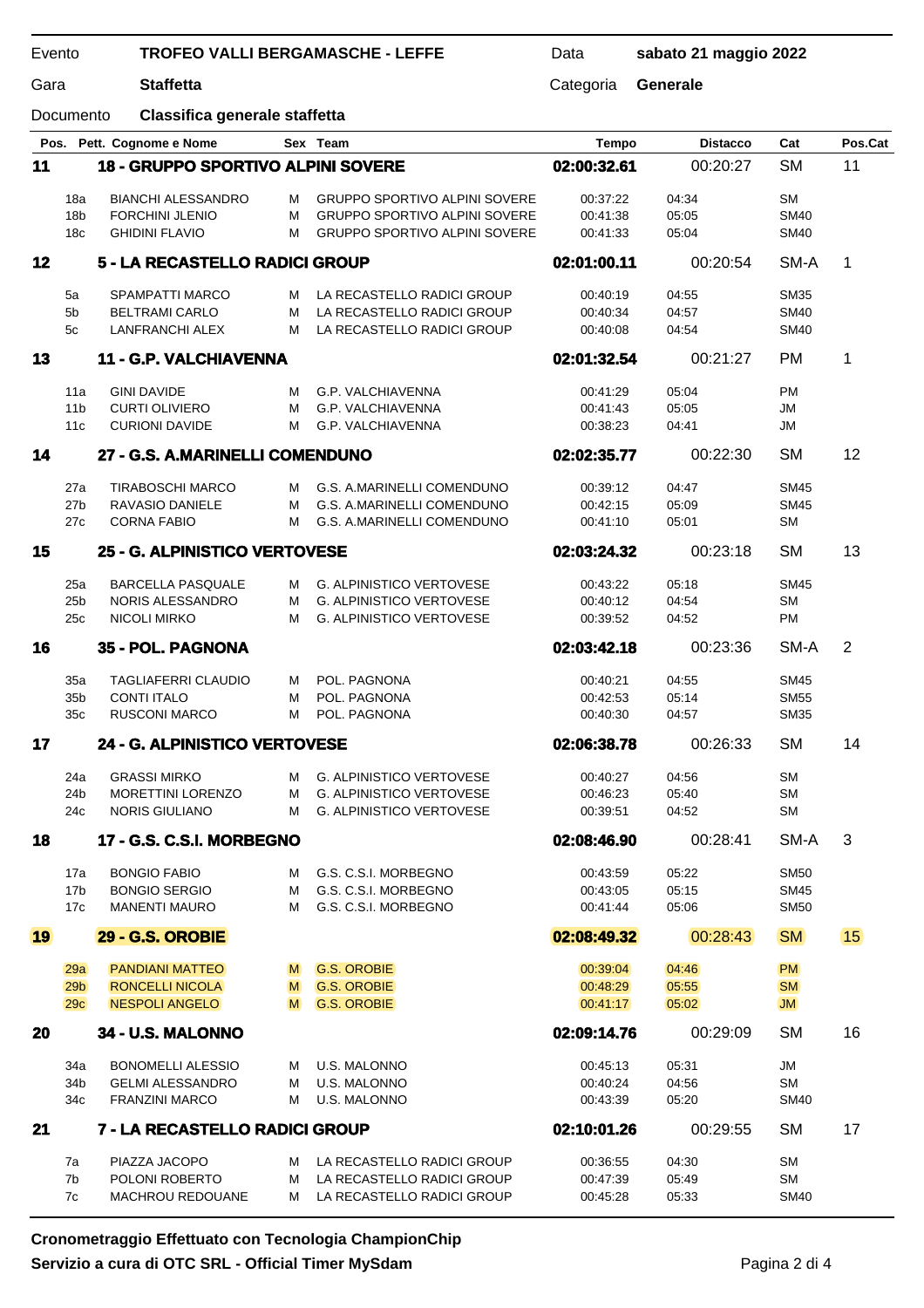| <b>TROFEO VALLI BERGAMASCHE - LEFFE</b><br>Evento<br>Gara<br><b>Staffetta</b> |                 |                                    | Data | sabato 21 maggio 2022                |              |                 |             |                |
|-------------------------------------------------------------------------------|-----------------|------------------------------------|------|--------------------------------------|--------------|-----------------|-------------|----------------|
|                                                                               |                 |                                    |      | Categoria                            | Generale     |                 |             |                |
| Documento                                                                     |                 | Classifica generale staffetta      |      |                                      |              |                 |             |                |
|                                                                               |                 | Pos. Pett. Cognome e Nome          |      | Sex Team                             | <b>Tempo</b> | <b>Distacco</b> | Cat         | Pos.Cat        |
| 22                                                                            |                 | 19 - GRUPPO SPORTIVO ALPINI SOVERE |      |                                      | 02:10:52.43  | 00:30:47        | <b>SM</b>   | 18             |
|                                                                               | 19a             | PATELLI MARCELLO                   | м    | <b>GRUPPO SPORTIVO ALPINI SOVERE</b> | 00:43:23     | 05:18           | <b>SM45</b> |                |
|                                                                               | 19 <sub>b</sub> | <b>COCCHETTI SIMONE</b>            | м    | <b>GRUPPO SPORTIVO ALPINI SOVERE</b> | 00:45:01     | 05:30           | <b>SM</b>   |                |
|                                                                               | 19 <sub>c</sub> | <b>MOGNETTI EMILIO</b>             | м    | <b>GRUPPO SPORTIVO ALPINI SOVERE</b> | 00:42:29     | 05:11           | <b>SM45</b> |                |
| 23                                                                            |                 | 26 - G. ALPINISTICO VERTOVESE      |      |                                      | 02:12:45.79  | 00:32:40        | <b>SM</b>   | 19             |
|                                                                               |                 |                                    |      |                                      |              |                 |             |                |
|                                                                               | 26a             | <b>BOSIO DAVIDE</b>                | м    | <b>G. ALPINISTICO VERTOVESE</b>      | 00:45:33     | 05:34           | <b>SM</b>   |                |
|                                                                               | 26 <sub>b</sub> | NIGRONI LORENZO                    | м    | <b>G. ALPINISTICO VERTOVESE</b>      | 00:43:19     | 05:17           | <b>SM</b>   |                |
|                                                                               | 26c             | <b>BETTINAGLIO OMAR</b>            | м    | <b>G. ALPINISTICO VERTOVESE</b>      | 00:43:55     | 05:22           | PM          |                |
| 24                                                                            |                 | 37 - AMR ANGOLO MOUNTAIN RUNNING   |      |                                      | 02:12:48.91  | 00:32:43        | <b>SM</b>   | 20             |
|                                                                               | 37a             | PEDERSOLI                          | м    | AMR ANGOLO MOUNTAIN RUNNING          | 00:44:48     | 05:28           | <b>SM40</b> |                |
|                                                                               | 37b             | <b>BERTOCCHI SIMONE</b>            | M    | AMR ANGOLO MOUNTAIN RUNNING          | 00:44:22     | 05:25           | <b>SM</b>   |                |
|                                                                               | 37c             | <b>COTTI DANIELE</b>               | м    | AMR ANGOLO MOUNTAIN RUNNING          | 00:43:40     | 05:20           | <b>SM40</b> |                |
|                                                                               |                 |                                    |      |                                      |              |                 |             |                |
| 25                                                                            |                 | 20 - GRUPPO SPORTIVO ALPINI SOVERE |      |                                      | 02:12:53.10  | 00:32:47        | <b>SM</b>   | 21             |
|                                                                               | 20a             | PIFFARI NICOLA                     | м    | <b>GRUPPO SPORTIVO ALPINI SOVERE</b> | 00:44:55     | 05:29           | <b>SM</b>   |                |
|                                                                               | 20 <sub>b</sub> | <b>TORRI DAVIDE</b>                | M    | <b>GRUPPO SPORTIVO ALPINI SOVERE</b> | 00:43:29     | 05:18           | <b>SM</b>   |                |
|                                                                               | 20c             | <b>CARRARA ISACCO</b>              | м    | <b>GRUPPO SPORTIVO ALPINI SOVERE</b> | 00:44:29     | 05:26           | SМ          |                |
| 26                                                                            |                 | 6 - LA RECASTELLO RADICI GROUP     |      |                                      | 02:14:47.11  | 00:34:41        | <b>SM</b>   | 22             |
|                                                                               |                 |                                    |      |                                      |              |                 |             |                |
|                                                                               | 6a              | ROBECCHI GIORGIO                   | м    | LA RECASTELLO RADICI GROUP           | 00:44:32     | 05:26           | <b>SM35</b> |                |
|                                                                               | 6b              | <b>IMBERTI VINCENZO</b>            | м    | LA RECASTELLO RADICI GROUP           | 00:49:04     | 05:59           | <b>SM45</b> |                |
|                                                                               | 6c              | <b>ROTA SIMONE</b>                 | м    | LA RECASTELLO RADICI GROUP           | 00:41:12     | 05:02           | <b>SM</b>   |                |
| 27                                                                            |                 | 9 - LA RECASTELLO RADICI GROUP     |      |                                      | 02:15:04.71  | 00:34:59        | SM-A        | 4              |
|                                                                               | 9a              | <b>PAROLINI PATRICK</b>            | м    | LA RECASTELLO RADICI GROUP           | 00:42:02     | 05:08           | <b>SM45</b> |                |
|                                                                               | 9b              | <b>OCCIONI GIULIANO</b>            | M    | LA RECASTELLO RADICI GROUP           | 00:46:45     | 05:42           | <b>SM50</b> |                |
|                                                                               | 9c              | <b>SOLENNITA' GIULIO</b>           | M    | LA RECASTELLO RADICI GROUP           | 00:46:19     | 05:39           | <b>SM45</b> |                |
|                                                                               |                 |                                    |      |                                      |              |                 |             |                |
| 28                                                                            |                 | <b>14 - TEAM VALTELLINA</b>        |      |                                      | 02:16:32.61  | 00:36:27        | SM-A        | 5              |
|                                                                               | 14a             | <b>BUZZETTI CLAUDIO</b>            | м    | <b>TEAM VALTELLINA</b>               | 00:44:34     | 05:26           | <b>SM40</b> |                |
|                                                                               | 14b             | <b>CIABARRI MICHELE</b>            | м    | <b>TEAM VALTELLINA</b>               | 00:42:38     | 05:12           | <b>SM35</b> |                |
|                                                                               | 14 <sub>c</sub> | <b>SPINI FIORENZO</b>              | м    | <b>TEAM VALTELLINA</b>               | 00:49:22     | 06:02           | SM45        |                |
|                                                                               |                 |                                    |      |                                      |              |                 |             |                |
| 29                                                                            |                 | <b>15 - ATL. VALLE BREMBANA</b>    |      |                                      | 02:20:32.02  | 00:40:26        | SM-A        | 6              |
|                                                                               | 15a             | <b>TIRABOSCHI SIRO</b>             | M    | ATL. VALLE BREMBANA                  | 00:48:12     | 05:53           | <b>SM50</b> |                |
|                                                                               | 15 <sub>b</sub> | <b>COLOMBO ANDREA</b>              | м    | ATL. VALLE BREMBANA                  | 00:47:47     | 05:50           | <b>SM50</b> |                |
|                                                                               | 15 <sub>c</sub> | <b>LOSMA SIMONE</b>                | м    | ATL. VALLE BREMBANA                  | 00:44:35     | 05:26           | <b>SM45</b> |                |
| 30                                                                            |                 | 10 - LA RECASTELLO RADICI GROUP    |      |                                      | 02:21:32.76  | 00:41:27        | SM-B        | 1              |
|                                                                               | 10a             | <b>FUMAGALLI GIUSEPPE</b>          | м    | LA RECASTELLO RADICI GROUP           | 00:46:47     | 05:43           | <b>SM50</b> |                |
|                                                                               | 10 <sub>b</sub> | CAVAGNA STEFANO                    | м    | LA RECASTELLO RADICI GROUP           | 00:47:47     | 05:50           | <b>SM60</b> |                |
|                                                                               |                 |                                    |      |                                      |              |                 | <b>SM60</b> |                |
|                                                                               | 10 <sub>c</sub> | <b>GELMI SERGIO</b>                | м    | LA RECASTELLO RADICI GROUP           | 00:47:01     | 05:44           |             |                |
| 31                                                                            |                 | <b>30 - G.S. OROBIE</b>            |      |                                      | 02:23:46.63  | 00:43:41        | SM-A        | $\overline{7}$ |
|                                                                               | 30a             | <b>GUERINI MANUEL</b>              | M    | <b>G.S. OROBIE</b>                   | 00:47:32     | 05:48           | <b>SM45</b> |                |
|                                                                               | 30 <sub>b</sub> | <b>ROVELLI EZIO</b>                | M    | <b>G.S. OROBIE</b>                   | 00:45:29     | 05:33           | <b>SM55</b> |                |
|                                                                               | 30 <sub>c</sub> | <b>BERTOLAZZI</b>                  | M    | <b>G.S. OROBIE</b>                   | 00:50:47     | 06:12           | <b>SM45</b> |                |
|                                                                               |                 |                                    |      |                                      |              |                 |             |                |
| 32                                                                            |                 | 21 - GRUPPO SPORTIVO ALPINI SOVERE |      |                                      | 02:27:18.77  | 00:47:13        | SM-A        | 8              |
|                                                                               | 21a             | <b>GIUDICI TARCISIO</b>            | м    | <b>GRUPPO SPORTIVO ALPINI SOVERE</b> | 00:45:20     | 05:32           | <b>SM40</b> |                |
|                                                                               | 21 <sub>b</sub> | <b>LORANDI ROBERTO</b>             | м    | <b>GRUPPO SPORTIVO ALPINI SOVERE</b> | 00:51:31     | 06:17           | <b>SM55</b> |                |
|                                                                               | 21c             | <b>BENTIVOGLIO MAURO</b>           | м    | <b>GRUPPO SPORTIVO ALPINI SOVERE</b> | 00:50:28     | 06:10           | <b>SM45</b> |                |

**Cronometraggio Effettuato con Tecnologia ChampionChip Servizio a cura di OTC SRL - Official Timer MySdam**